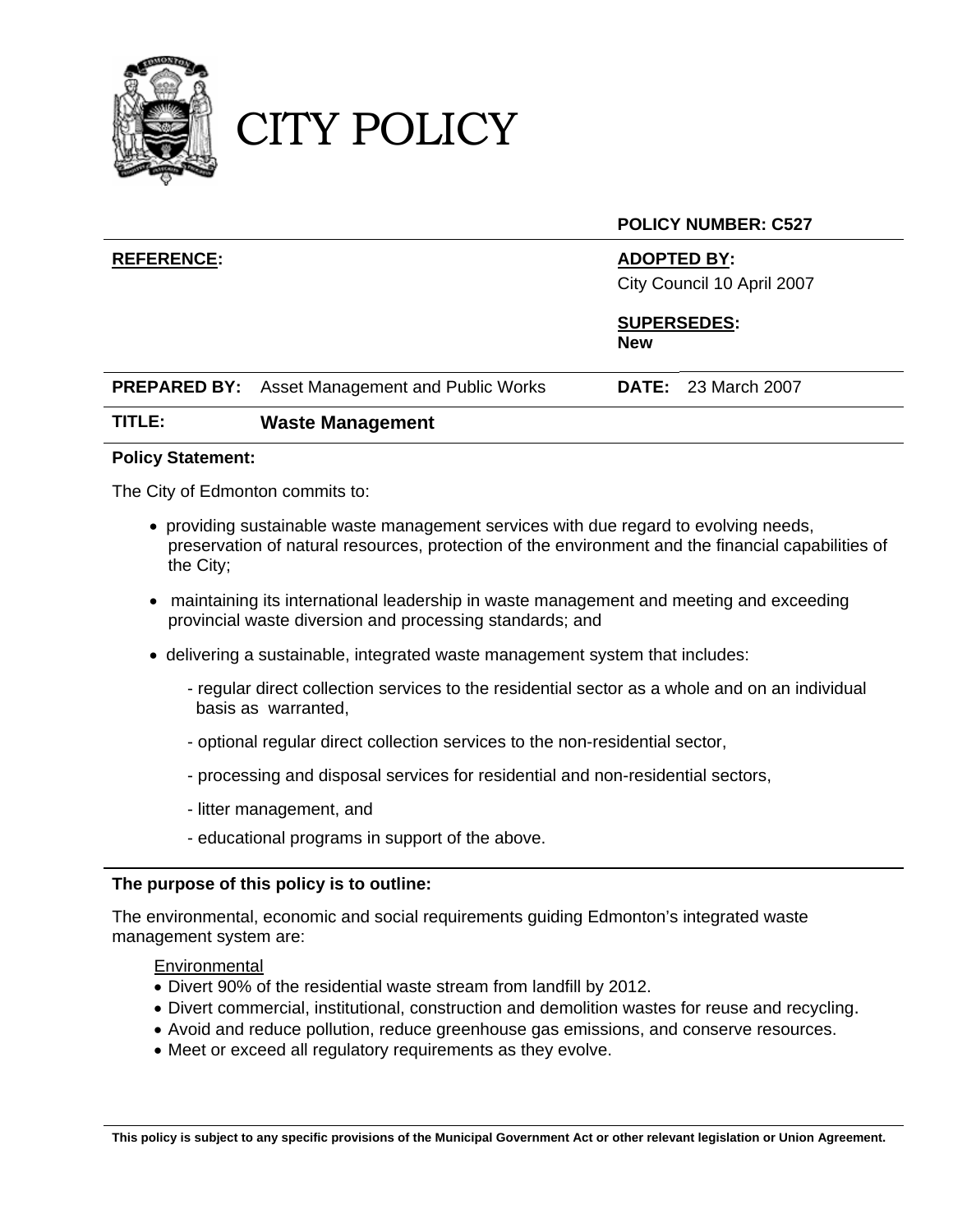#### Economic

- Provide an affordable waste management system.
- Leverage the waste management infrastructure and expertise in support of Edmonton's economic development opportunities.
- Pursue synergistic programs, technologies and partnerships in support of Policy C527.

#### Social

- Provide responsive, dependable service and an equitable fee structure for residents.
- Provide volunteer participation opportunities.
- Foster high rates of participation in sustainable waste practices.
- Contribute to quality of life in Edmonton through litter reduction initiatives.
- Increase accessibility of waste services to seniors and residents with disabilities, and foster greater involvement of the aboriginal community and new immigrants.